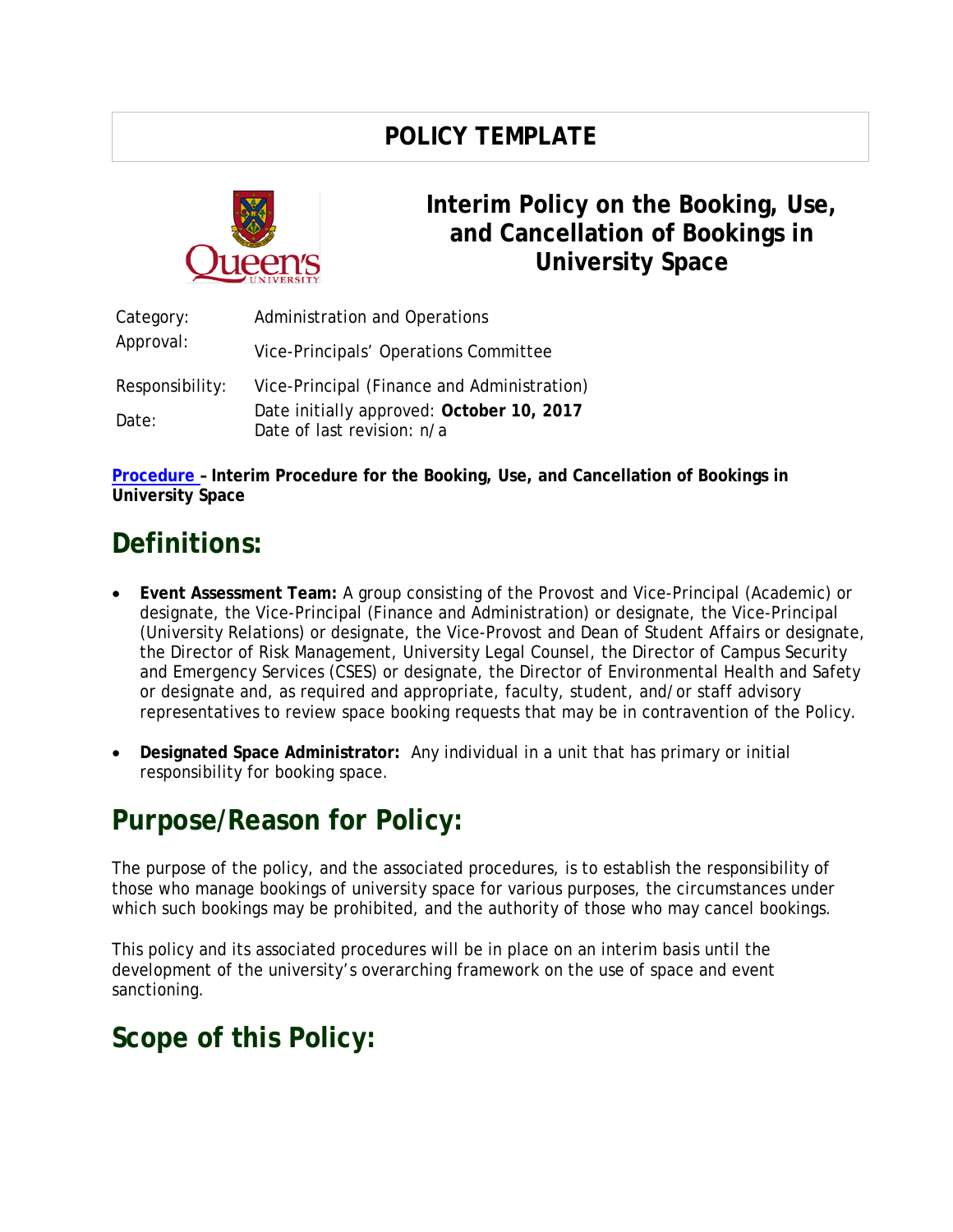This policy and its associated procedures apply to all staff, faculty, students, organizations, and visitors, including individuals and organizations external to Queen's, requesting use of university space for a meeting, event, gathering, or other similar purpose.

The policy and procedures apply to the Fall, Winter, and Summer terms, and to all locations at which the university assumes responsibility for owned or rented space within Canada, including both main and west campuses in Kingston, and satellite academic and administrative offices in downtown Kingston and across Canada.

It is recognized that the university has other policies in place that pertain to acceptable conduct, including the Student Code of Conduct and Workplace Harassment and Discrimination Policy. This policy complements other such policies and does not supersede or restrict the application of them, of collective agreements, or applicable laws, including municipal by-laws.

# **Policy Statement:**

The university is committed to providing an environment conducive to academic freedom, freedom of enquiry, expression, and open dialogue and debate. It is also committed to providing and maintaining a safe campus environment in which members of the university community have the right to study, work, and conduct their activities free of intimidation and harassment.

All space is university space, regardless of the type of space (lecture theatre, classroom, conference room, lounge, lobby, athletics fields, offices, outdoor structures or open space, etc.) or the unit/individual with initial or primary responsibility for booking the space (Faculty, School, academic or administrative department, student government, student society, etc.). The university reserves the right to control access to its property and the use of its space and facilities at all times in accordance with the requirements of this Policy and its associated procedures.

Any use of university space must abide by principles that reflect Queen's purpose, mission, and values as outlined in various university documents such as the university's Strategic Framework, the Senate Report on Principles and Priorities, and the Senate Statement on Freedom to Read.

Regardless of the academic or administrative unit with responsibility for booking a space, and regardless of the type of space being booked, the following events may be prohibited from taking place in or on university space:

- Events that might reasonably be expected to interfere with the orderly operations of the university;
- Events that might reasonably be expected to infringe upon the rights or privileges of others, including the right to the peaceful pursuit of authorized campus activities and to enjoy the benefits of the rule of law;
- Events that might reasonably be expected to provoke acts of aggression, including abusive and/or threatening behaviour, whether by organizers, participants, invited or uninvited persons;
- Events that might reasonably be expected to result in injury to a person or damage to property;
- Events where there is reasonable cause to believe that language may be used or behaviour may occur that would demean, stigmatize, bring or attempt to bring into disrepute,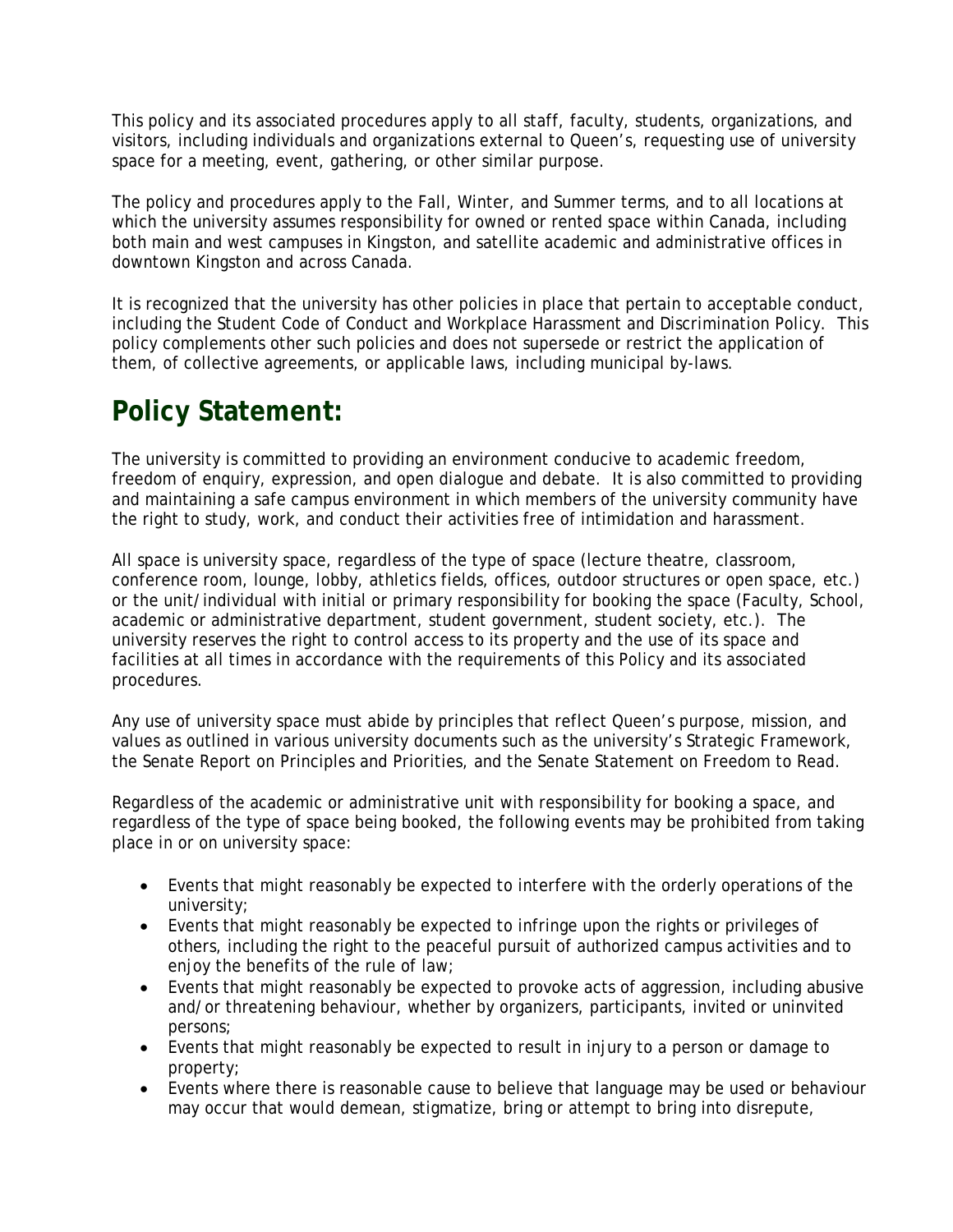harass, or discriminate against others on the basis of human rights protected grounds such as race, ancestry, place of origin, colour, ethnic origin, citizenship, creed, sex, sexual orientation,gender identity, gender expression, disability, age, marital status, family status, or socio-economic status; and

• Events that contravene existing Board of Trustees, Senate, or other university policies.

Any event proposed that falls into one or more of the categories above will be reviewed by the Event Assessment Team. The Team will make a final decision regarding whether the event will be permitted to take place or not.

Where an event has been declined based on the policy or its accompanying procedure, the requester will not be permitted to submit a subsequent space booking request for the same or a similar event to a different unit or society with initial or primary responsibility for booking space. If such a request is found to have been submitted, the unit submitting the request will be restricted from using any and all campus space for six months (units internal to Queen's) or 12 months (organizations external to Queen's) from the date of the subsequent space request.

### **Responsibilities:**

**Event Services, Parking, the Office of the University Registrar, Athletics and Recreation, the Alma Mater Society, the Society of Graduate and Professional Students, and any additional academic or administrative units, or student societies, and any other unit that books space on campus:**

> Responsibility to communicate the policy to any and all individuals or groups requesting the use of university space and to apply the Policy to booking decisions.<sup>[1](#page-2-0)</sup>

> Responsibility to refuse bookings that are in contravention of the policy.

> Responsibility to immediately notify CSES if there is uncertainty regarding the permissibility of

a requested booking and its compliance with the policy prior to booking such an event.

#### **Campus Security and Emergency Services:**

> Responsibility to notify the Office of the Vice-Principal (Finance and Administration) when contacted by a Designated Space Administrator if uncertain of the permissibility of a requested booking.

> Responsibility to attend on scene at an event that may be in contravention of the Policy, and to notify the Office of the Vice-Principal (Finance and Administration) when such a situation presents itself.

> Authority to end an event in progress where it is reasonably anticipated that there may be acts of aggression, including abusive and/or threatening behaviour, whether by organizers,

participants, invited, or uninvited persons, and/or events that may results in injury to a person or damage to property or otherwise falls into one or more of the previously listed prohibited events categories.

#### **Office of the Vice-Principal (Finance and Administration):**

> Responsibility to convene the Event Assessment Team in a timely fashion to evaluate specific

<span id="page-2-0"></span><sup>&</sup>lt;sup>1</sup> Maintaining the policy, or a link to it, on the webpage of the unit or society fulfills the communication requirement of this provision.